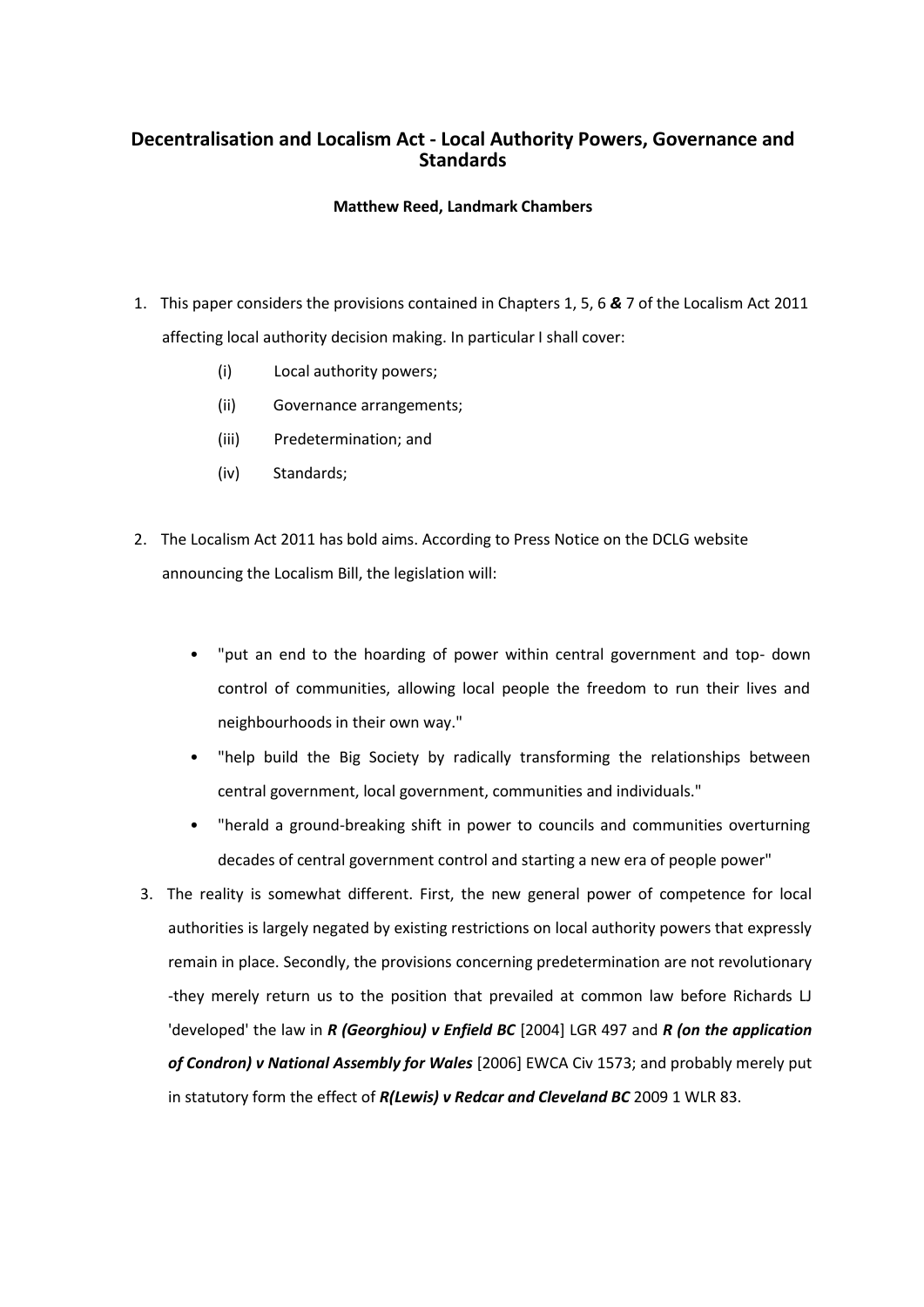# **General Power of Competence**

4. Section 1 of the Act provides what on its face is an extraordinarily broad general power of competence for local authorities, enabling them to do anything which an individual of full capacity could do. It provides that:

### **1 Local authority's general power of competence**

(1) A local authority has power to do anything that individuals generally may do. (2) Subsection (1) applies to things that an individual may do even though they are in nature, extent or otherwise—

(a) unlike anything the authority may do apart from subsection (1), or

(b) unlike anything that other public bodies may do.

(3) In this section "individual" means an individual with full capacity.

(4) Where subsection (1) confers power on the authority to do something, it confers power (subject to sections 2 to 4) to do it in any way whatever, including—

(a) power to do it anywhere in the United Kingdom or elsewhere,

(b) power to do it for a commercial purpose or otherwise for a charge, or without charge, and

(c) power to do it for, or otherwise than for, the benefit of the authority, its area or persons resident or present in its area.

(5) The generality of the power conferred by subsection (1) ("the general power") is not limited by the existence of any other power of the authority which (to any extent) overlaps the general power.

(6) Any such other power is not limited by the existence of the general power (but see section 5(2)).

(7) Schedule 1 (consequential amendments) has effect.

- 5. The effect of s.1 is that:
	- (i) Local authorities are prima facie able to do anything that an individual of full capacity may do;
	- (ii) That is so even if what the authority proposes to do is unlike anything that it can ordinarily do and unlike anything that other public bodies may do;
	- (iii) The general power of competence has no geographical limitation -it may be exercised anywhere within the UK or "elsewhere" (an expression apparently wide enough to cover space exploration!);
	- (iv) The general power may be used for commercial purposes or otherwise with or without charge;
	- (v) If other powers overlap with the general power of competence then the general power is unaffected.
- 6. However, section 2 of the Act cuts down the scope of the general power of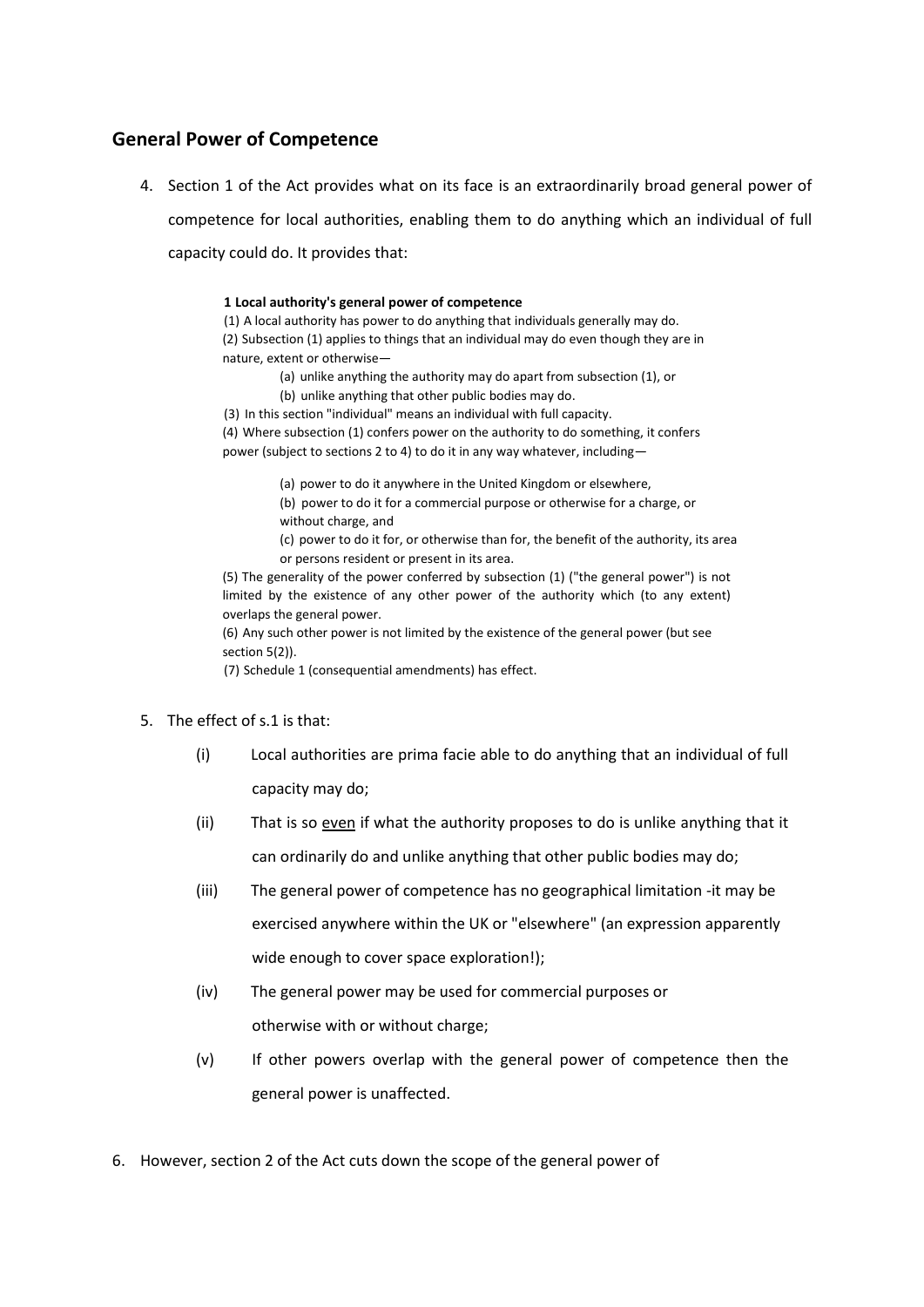#### competence in several important respects. It provides that:

### **2 Boundaries of the general power**

(1) If exercise of a pre-commencement power of a local authority is subject to restrictions, those restrictions apply also to exercise of the general power so far as it is overlapped by the pre-commencement power.

(2) The general power does not enable a local authority to do—

(a) anything which the authority is unable to do by virtue of a precommencement limitation, or

(b) anything which the authority is unable to do by virtue of a postcommencement limitation which is expressed to apply—

- (i) to the general power,
- (ii) to all of the authority's powers, or

(iii) to all of the authority's powers but with exceptions that do not include the general power.

(3) The general power does not confer power to—

(a) make or alter arrangements of a kind which may be made under Part 6 of the Local Government Act 1972 (arrangements for discharge of authority's functions by committees, joint committees, officers etc);

(b) make or alter arrangements of a kind which are made, or may be made, by or under Part 1A of the Local Government Act 2000 (arrangements

for local authority governance in England);

(c) make or alter any contracting-out arrangements, or other arrangements within neither of paragraphs (a) and (b), that authorise a person to exercise a function of a local authority.

(4) In this section—

"post-commencement limitation" means a prohibition, restriction or other limitation expressly imposed by a statutory provision that—

> (a) is contained in an Act passed after the end of the Session in which this Act is passed, or (b) is contained in an instrument made under an Act and comes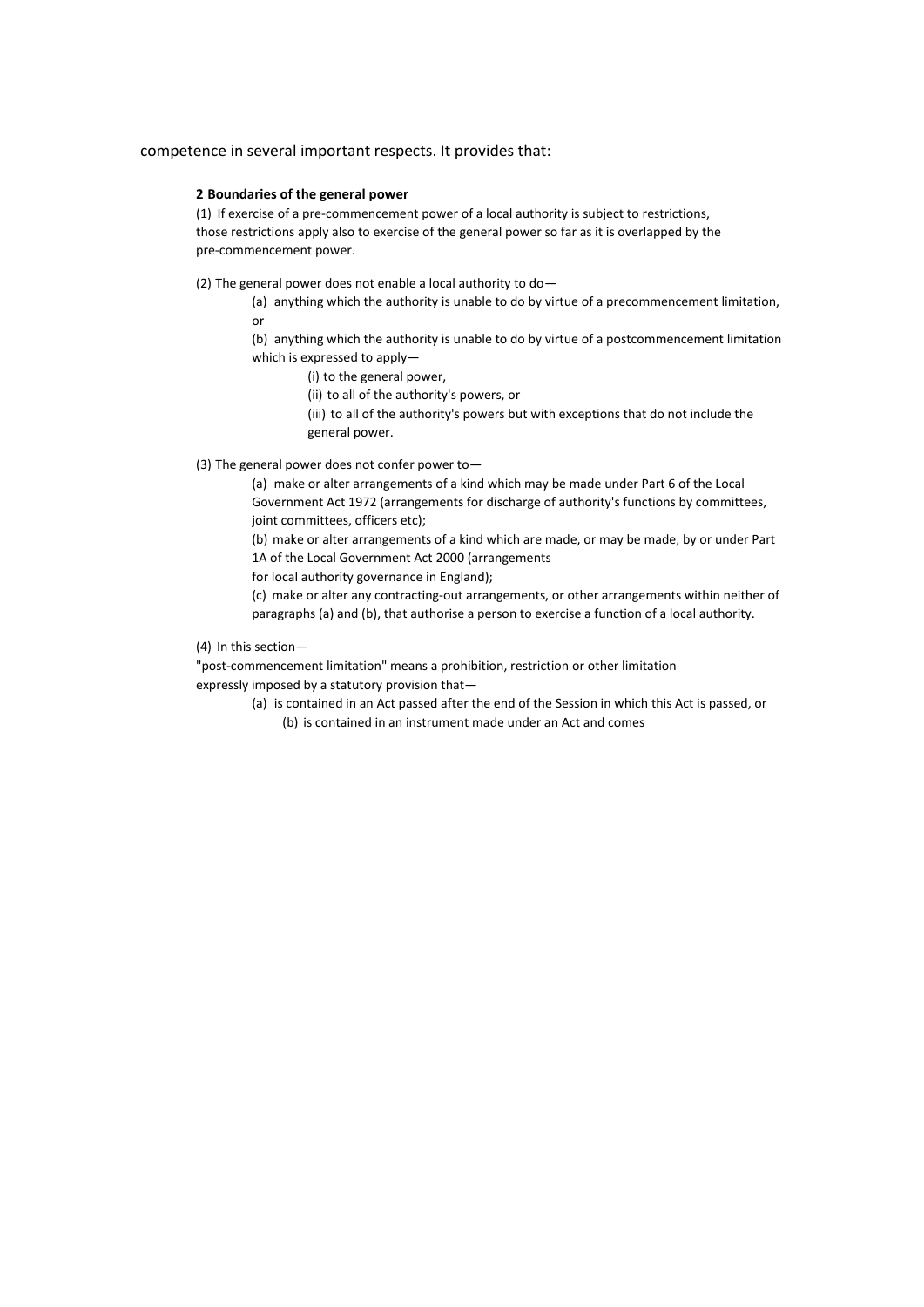into force on or after the commencement of section 1; "pre-commencement limitation" means a prohibition, restriction or other limitation expressly imposed by a statutory provision that—

> (a) is contained in this Act, or in any other Act passed no later than the end of the Session in which this Act is passed, or

(b) is contained in an instrument made under an Act and comes into force before the commencement of section 1;

"pre-commencement power" means power conferred by a statutory provision that—

> (a) is contained in this Act, or in any other Act passed no later than the end of the Session in which this Act is passed, or (b) is contained in an instrument made under an Act

# 7. This section appears to severely restrict, if not take away, almost all of the power conferred

by s.1. In summary, s.2 means that:

- (i) Local authorities are essentially still subject to the same limitations as they were previously because any existing statutory limitation on their powers will continue to apply and will limit the general power of competence where there is an overlap;
- (ii) The general power of competence does not enable an authority to alter its governance arrangements -Parts 6 of the Local Government Act 1972 and Part 1A of the Local Government Act 2000 must still be used to effect such changes;
- (iii) The general power of competence is capable of being limited by future legislation, but only if that legislation: expressly imposes a limitation on the general power of competence; expressly applies a limitation to all of the authority's powers; or expressly applies a limitation to all of the authority's powers excepting powers other than the general power of competence.
- 8. The Minister said at Committee stage in the Commons;

"We *believe, and are advised, that we have produced a fireproof Bill. I assure the right hon Gentleman that that is our intention. If the courst have any qualifications about what we have put in clause 1, I hope that my words today can be prayed in aid to confirm that it is intended to do exactly what it*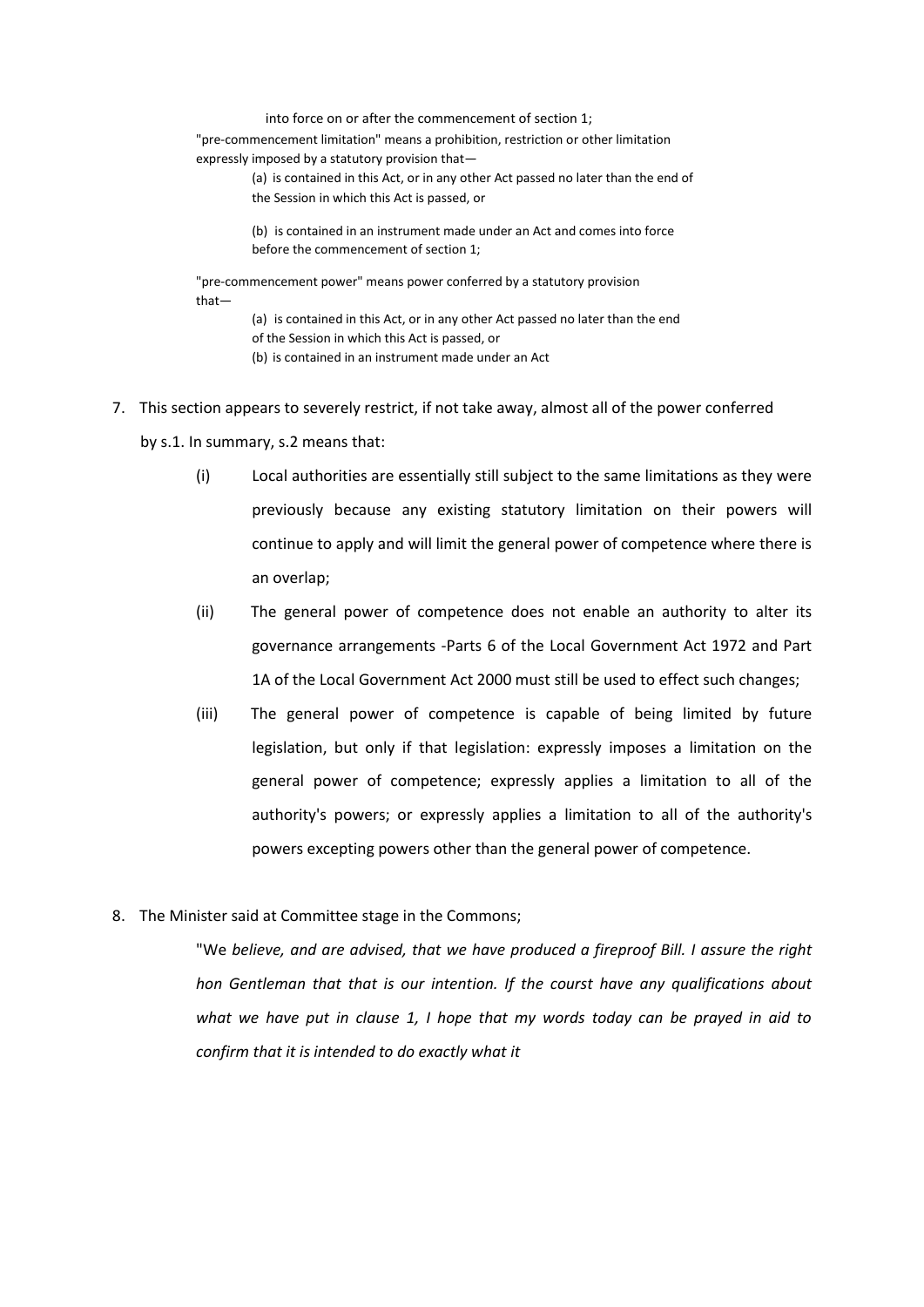*it says: to give every council a general power of competence on behalf of the residents who elected it."*

[Andrew Stunnell, Parliamentary Under Secretary 1 February 2011]

- 9. But what does this mean in practical terms? The first point is that it is surprising that the extremely wide general power of competence survived the Committee stage, because it is extremely difficult to discern its legal effect (or actually intention) and has the potential to simply be a charter for lawyers. Taken on its own s.1 would enable local authorities to do virtually anything and it would overrule the House of Lords' decision in House of Lords in *Hazell v Hammersmith & Fulham LBC* [1992] 2 AC 1. Indeed, the think-tank the New Local Government Network, welcomed the new powers, arguing "we hope that the government will use the Localism Bill to abolish the concept of ultra vires and allow local authorities to act freely within the constraints of specific legislation".
- 10. Secondly, given that all the current statutory limitations on local authority powers will continue to apply, it is difficult to see what the government is seeking to achieve. As I set out below it is not clear what has happened to non-statutory limitations. In addition, the general power of competence only gives the power to do what an individual of full capacity may do. Individuals of full capacity cannot do many things which a local authority may desire to do e.g. compulsorily purchase property, therefore the 2011 Act will not extend the powers in respect of such purely public functions, although it may alter restrictions upon them.
- 11. Thirdly, it is unclear how the new general power of competence is meant to sit with the general principles of administrative law which bind local authorities. Do they still apply to the exercise of the general power? It is the central feature of the rule of law that the administrative decision makers must be able to justify their actions by reference to some legal authority whether it be statutory, common law or prerogative power; and that the exercise of that power is subject to judicial review on conventional grounds. Sir Thomas Bingham MR explained the principle in *R v Somerset Council, exp Fewings* [1995] 1 WLR 1037, when denying that a local authority had an unfettered discretion to determine how its land could be used (at p 1042):

'To the famous question asked by the owner of the vineyard ("Is it not lawful for me to do what I will with mine own?) St. Matthew, chapter 20, verse 15) the modern answer would be clear: "Yes, subject to such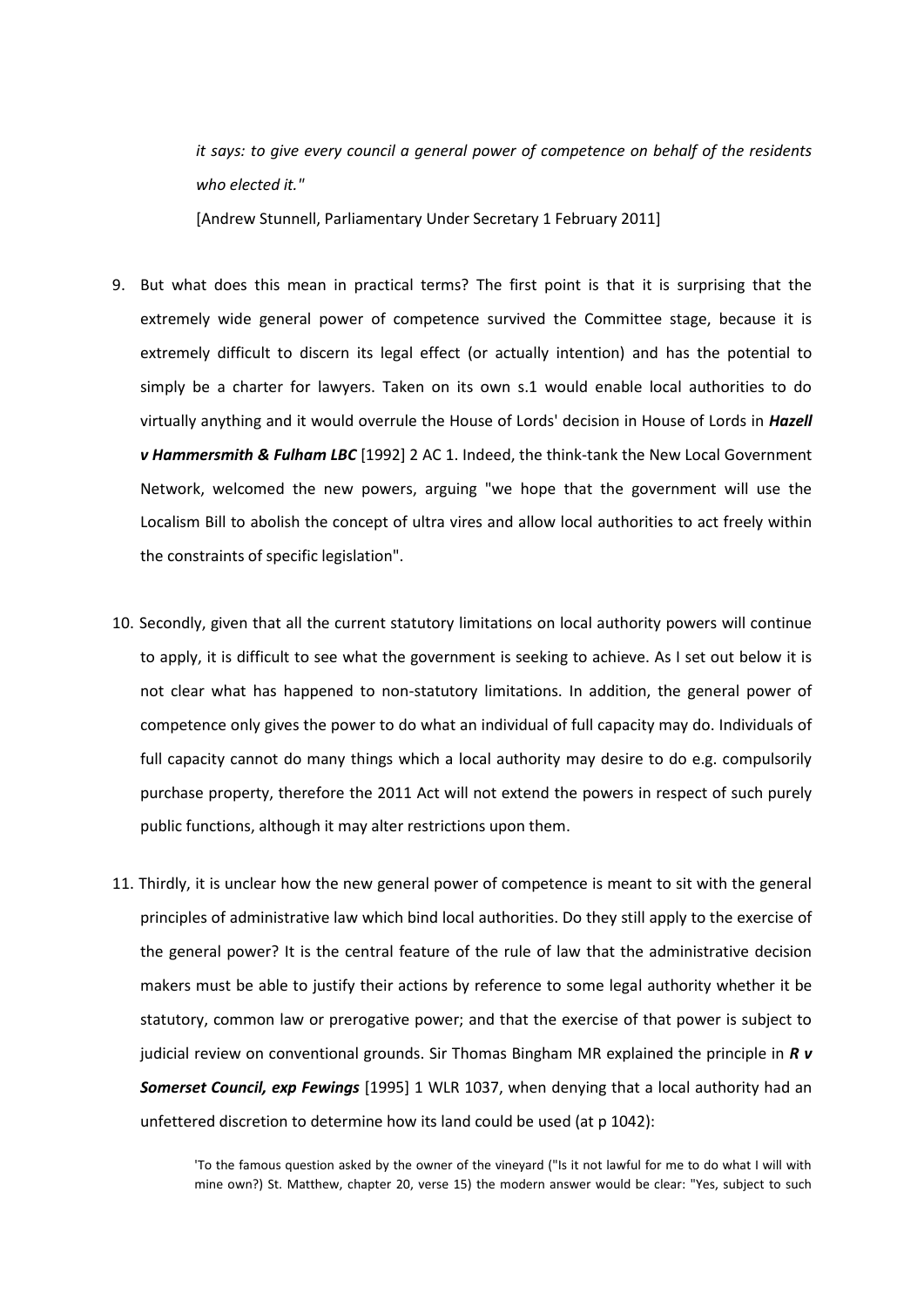regulatory and other constraints as the law imposes." But if the same question were posed by a local authority the answer would be different. It would be: "No, it is not lawful for you to do anything save what the law expressly or impliedly authorises. You enjoy no unfettered discretions. There are legal limits to every power you have."'

- 12. On one reading of the 2011 Act, exercise of the general power of competence is not subject to these principles. First, s.1(1) says that local authorities may "do anything that individuals generally may do". Individuals may of course act unreasonably, unfairly or take into account irrelevant considerations. In short they are not amenable to judicial review. Secondly, s.1(2) adds that an authority may do anything that is unlike what it can do apart from s.1 and unlike anything that other public bodies may do. Thirdly, the pre-commencement limitations on the general power are those which according to s.2(4) were "expressly imposed by a statutory provision". The principles of judicial review either derive from the common law, or derive from Parliament's implied intention -either way they do not constitute a precommencement limitation. There are also of course the limitations imposed by the Human Rights Act 1998, which in many cases could now be used to impose controls similar to those in the common law. So if a local authority tried to exercise powers of compulsory purchase irrationally or for an improper purpose, which arguably now would be ok under the Localism Act, they would undoubtedly fall foul of the HRA, and Article 1 Protocol 1.
- 13. If the principles of judicial review are to apply to the exercise of the general power that must be because either (a) they are common law fundamentals which cannot be ousted by the language of s.1; or (b) s.1 must be read subject to the implied intention that the general power of competence is to be exercised in accordance with public law principles. What this means is that s.1 really says that a local authority can do anything an individual may do, *but in so doing it must abide by the principles of public law which do not fetter an individual's powers to do the same.* But

it is problematic trying to apply the grounds for judicial review to a power such as s.1 which is defined by reference to the powers of a private individual. What, for example, are proper purposes for which the power can be exercised or the relevant considerations that must be considered?

14. Fourthly, it is unclear what the government wants local authorities to be able to do that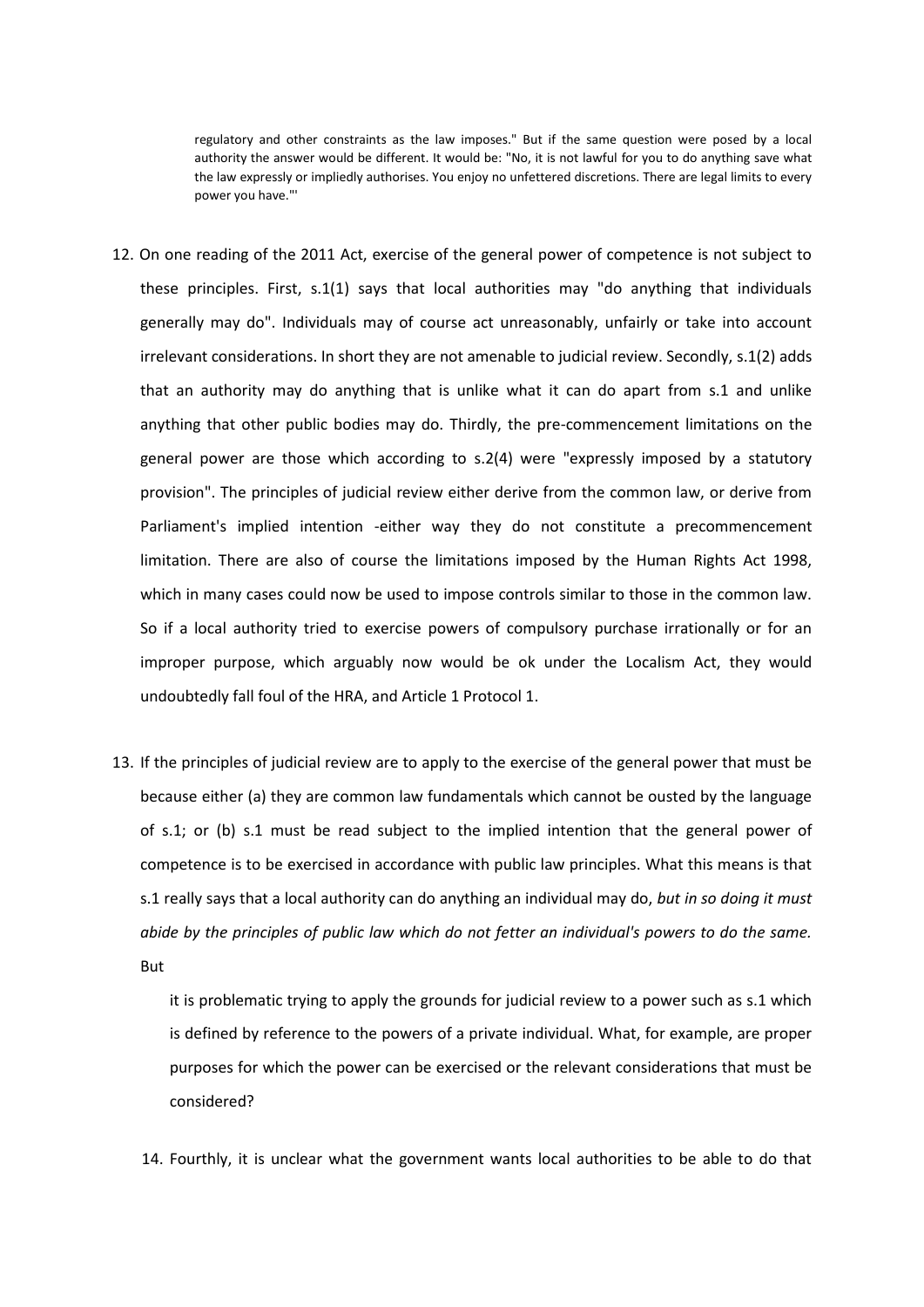they cannot do already, given that s.2 applies the existing limitations on local authority powers. The examples which have been given by Ministers are not particularly illuminating. It is merely said that s.1 will enable local authorities to "set up banks, develop property, run new services and own assets".

## **Governance**

- 15. Section 21 gives effect to Schedule 2 of the Act and proposes amendments to Part 2 of the Local Government Act 2000, specifying three forms of local authority governance:
	- (a) Executive arrangements (elected mayor and cabinet, or leader and cabinet);
	- (b) Committee system; and
	- (c) Arrangements prescribed by the Secretary of State.
- 16. Changes from one system of governance will generally require a local referendum.

### **Predetermination**

- 17. Decision making by elected politicians raises a key tension: on the one hand administrative decisions ought to be made fairly by decision makers with open minds, but on the other hand politicians often have strong views on local issues, such as the acceptability of particular forms of development, and the electorate are entitled to expect that politicians make their views known when they stand for office.
- 18. Section 25 of the 2011 Act seeks to protect local politicians by providing that prior indications of views on a matter does not amount to predetermination:

"(1) Subsection (2) applies if—

(a) as a result of an allegation of bias or predetermination, or otherwise, there is an issue about the validity of a decision of a relevant authority, and (b) it is relevant to that issue whether the decision-maker, or any of the decisionmakers, had or appeared to have had a closed mind (to any extent) when making the decision.

(2) A decision-maker is not to be taken to have had, or to have appeared to have had, a closed mind when making the decision just because—

(a) the decision-maker had previously done anything that directly or indirectly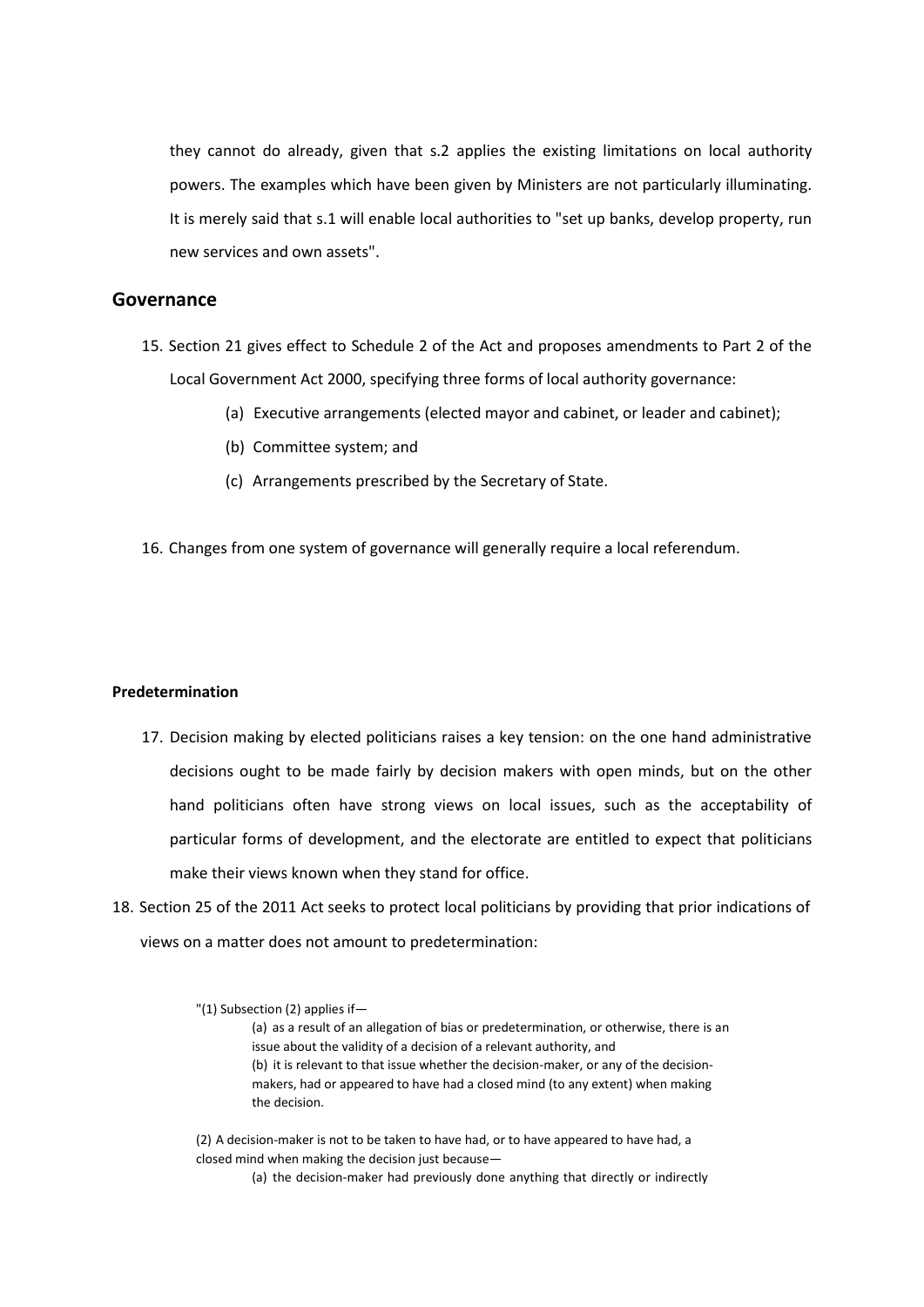indicated what view the decision-maker took, or would or might take, in relation to a matter, and (b) the matter was relevant to the decision."

19. To understand what this is seeking to achieve it is important to appreciate the way in which the common law has developed. In the past this tension was resolved by the courts only quashing a decision if the politician had a completely closed mind. A good example of this approach is the highly pragmatic decision of Woolf J in *R v Amber Valley DC, exp Jackson* [1985] 1 WLR 298

> "My conclusion as to what the evidence shows in this case is that it indicates that the majority of the district council can only be said to be "biased" in the sense that they are as the respondents' counsel contends "politically pre-disposed" in favour of the development in respect of which planning permission is sought. It has become the Labour group's policy to support the development. It is therefore likely that any Labour members of the planning committee will be more ready to grant planning permission than he would be if the Labour group had remained adverse to the development. But does this have the effect if disqualifying the Labour majority from considering the planning application? It would be a surprising result if it did since in the case of a development of this sort, I would have thought that it was almost inevitable, now that party politics play so large a part in local government, that the majority group on a council would decide on the party line in respect of the proposal. If this was to be regarded as disqualifying the district council from dealing with the planning application, then if that disqualification is to be avoided, the members of the planning committee at any rate will have to adopt standards of conduct which I suspect will be almost impossible to achieve in practice."

- 20. The reality of local politics means that it is inevitable that parties will adopt policies in the case of at least some applications for planning permission. Woolf J therefore considered that a distinction should be drawn between a disqualifying personal interest and a predetermined closed mind. Accordingly, councillors who had prestated policy views would not be disqualified by virtue of those pre-stated views; instead they would only be precluded from determining planning applications if they approached the matter with a closed mind, unwilling to consider the merits of the competing arguments.
- 21. Two decisions of Richards LJ signalled a shift away from the pragmatism of *Amber Valley*. *Condron* instituted an approach to predetermination which more readily disqualified elected decision makers who publicly stated their opposition or support for proposals. In *Georghiou v Enfield BC* [2004] EWHC 779, Richards J (as he then was) elided the questions of predetermination and apparent bias:

"30 It seems to me, however, that a different approach is required in the light of Porter v Magill. The relevant question in that case was whether what had been said and done by the district auditor in relation to the publication of his provisional conclusions suggested that he had a closed mind and would not act impartially in \*390 reaching his final decision: see, *e.g.* the background set out by Lord Hope at 491-492 paras [96]-[98]. Thus it was a case of alleged predetermination rather than one in which the district auditor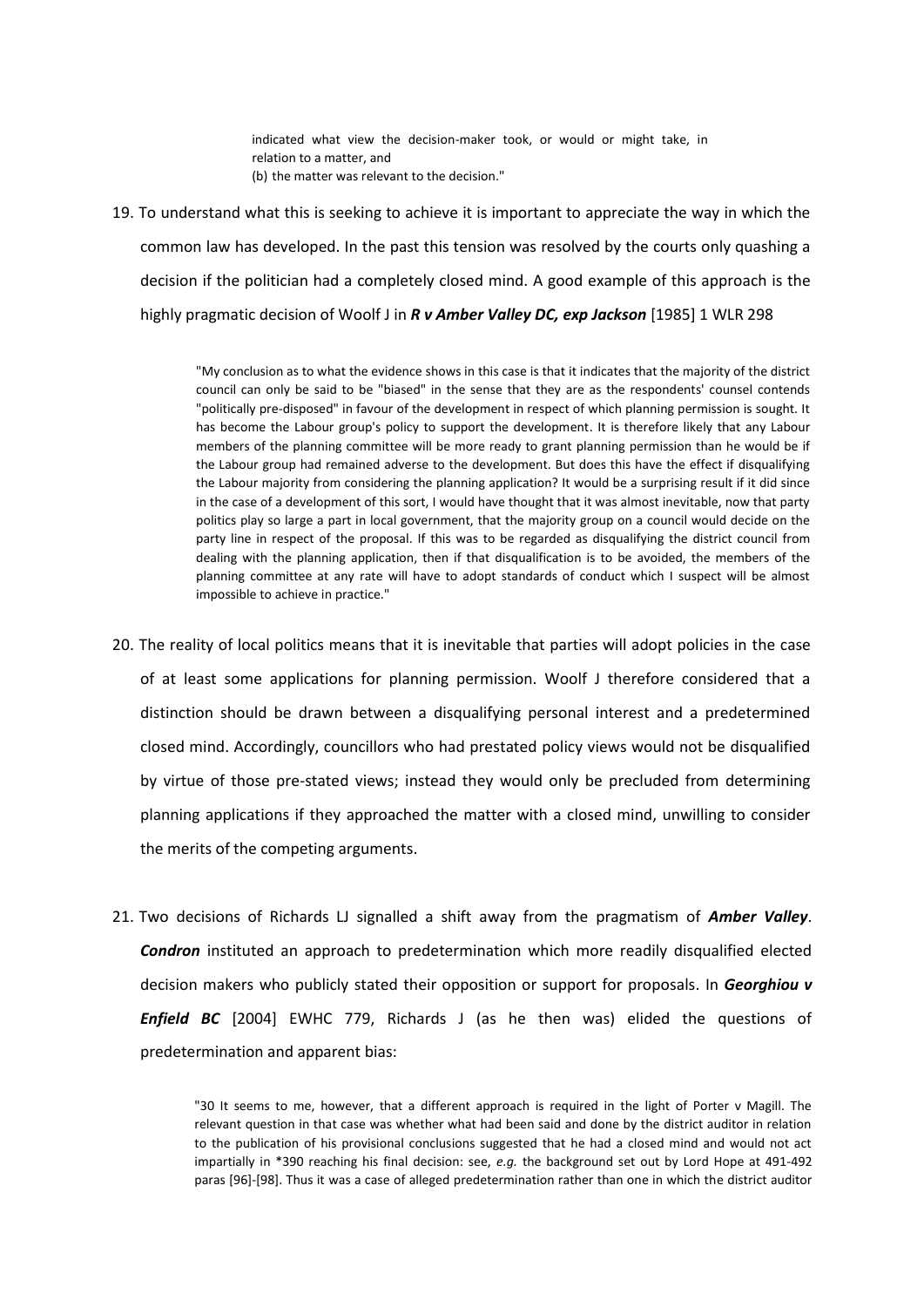was alleged to have a disqualifying interest. Yet it was considered within the context of apparent bias and the decision was based on the application of the test as to apparent bias which I have already set out. There is nothing particularly surprising about this. I have mentioned Sedley J.'s observation in Kirkstall Valley, as quoted in Cummins, that predetermination can legitimately be regarded as a form of bias. Cases in which judicial remarks or interventions in the course of the evidence or submissions have been alleged to evidence a closed mind on the part of the court or tribunal have also been considered in terms of bias: see, *e.g.* Southwark LBC v Jiminez [2003] EWCA Civ 502 at para.[25] of the judgment, where the test in Porter v Magill was accepted as common ground and was then applied.

31 I therefore take the view that, in considering the question of apparent bias in accordance with the test in Porter v Magill, it is necessary to look beyond pecuniary or personal interests and to consider in addition whether, from the point of view of the fair-minded and informed observer, there was a real possibility that the planning committee or some of its members were biased in the sense of approaching the decision with a closed mind and without impartial consideration of all relevant planning issues. That is a question to be approached with appropriate caution, since it is important not to apply the test in a way that will render local authority decision-making impossible or unduly difficult. I do not consider, however, that the circumstances of local authority decision-making are such as to exclude the broader application of the test altogether."

22. The same approach can be seen in the decision of Richards LJ in *R (on the application of Condron) v National Assembly for Wales* [2006] EWCA Civ 1573, albeit the Court of Appeal held that the Assembly Member in question had not in fact predetermined the matter. In that case the chairman of the planning committee had said he was 'going to go with the Inspector's Report'. The Court of Appeal

correctly treated the case as one of 'possible predetermination', but (relying on *Georghiou)* sought to apply the test of the fair-minded observer apprehending bias.

- 23. However, this line of cases largely developed by Richards LJ, has been much constrained by the decision of the Court of Appeal in *R (Lewis) v Redcar and Cleveland* 2009 1 WLR 83. There it was held that members were entitled to have a predisposition to a particular decision, so long as they approached the decision fairly and without a closed mind.
- 24. Section 25 of the 2011 Act clarifies the state of the law, but goes no further than **Lewis** in any event. The Richards LJ approach will no longer apply and the question of whether a local politician has closed his or her mind and slipped from predisposition to predetermination will be answered without the unnecessarily complicated step of asking what the fair-minded observer would think.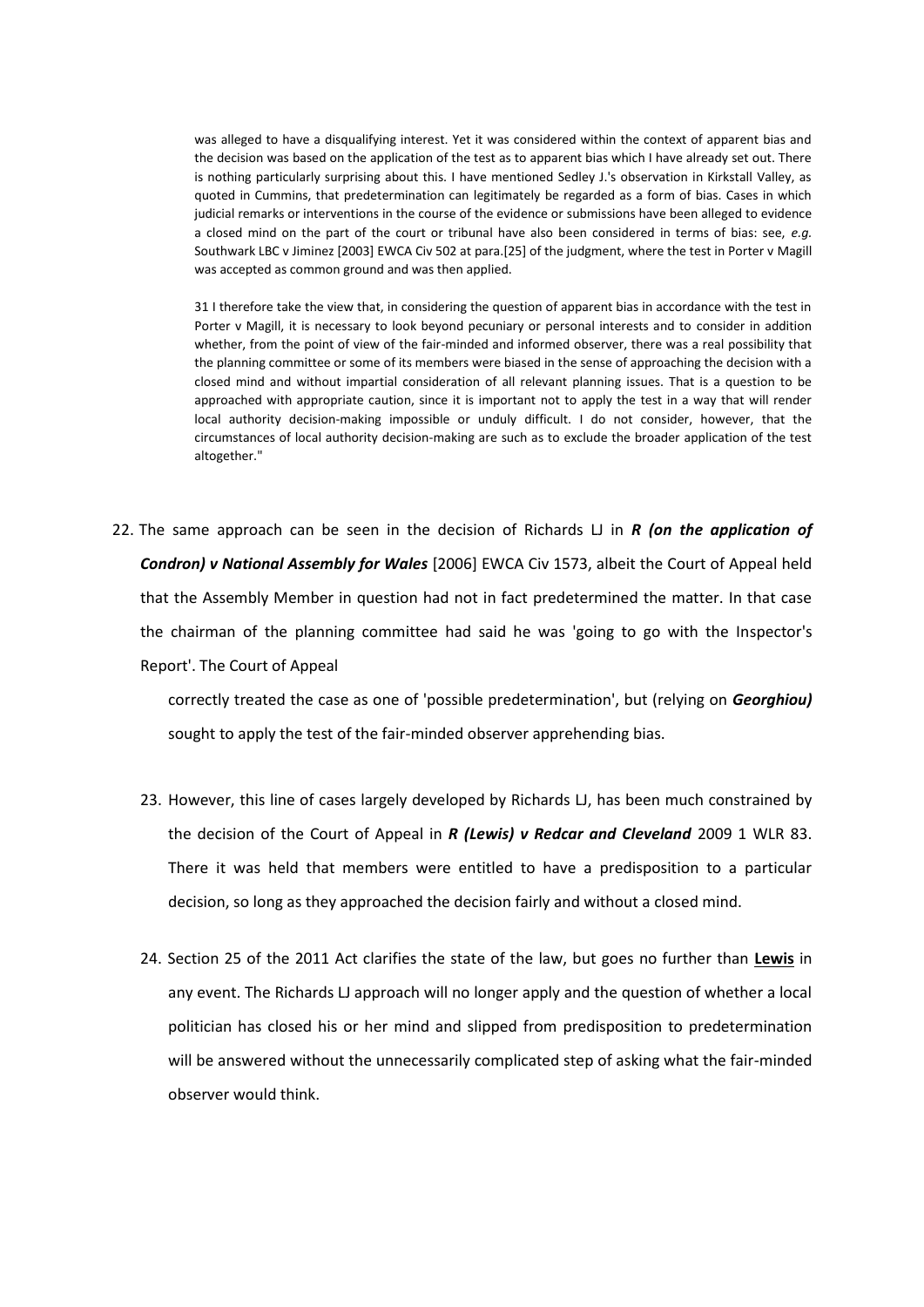# **Standards**

25. The 2011 Act gives effect to wholesale reform to the current standards regime. It abolishes the Standards Board for England, standards committees of local authorities, the jurisdiction of the First Tier Tribunal over standards of conduct and codes of conduct for councillors. In place of the existing regime the Act creates a general duty in s.27 to promote and maintain high standards of conduct by members and co-opted members of the authority. Section 27 provides:

> "(1)A relevant authority must promote and maintain high standards of conduct by members and coopted members of the authority.

> (2) In discharging its duty under subsection [\(1\), a](http://www.legislation.gov.uk/ukpga/2011/20/section/27/enacted%23section-27-1%23section-27-1) relevant authority must, in particular, adopt a code dealing with the conduct that is expected of members and co-opted members of the authority when they are acting in that capacity."

- 26. Section 27(2) requires local authorities to adopt a code of conduct. This provision results from an amendment to the Bill in the House of Lords; originally the Bill provided that codes of conduct would be voluntary only.
- 27. Section 28(1) requires that the provisions of an authority's code of conduct must be consistent with the Nolan principles of public life:

"(1)A relevant authority must secure that a code adopted by it under section  $27(2)$  (a "code of conduct") is, when viewed as a whole, consistent with the following principles—

- (a) selflessness;
- (b) integrity;
- (c) objectivity;
- (d) accountability;
- (e) openness;
- (f) honesty;
- (g) leadership."
- 28. Section 29 requires an authority's monitoring officer to establish and maintain a register of members' interests: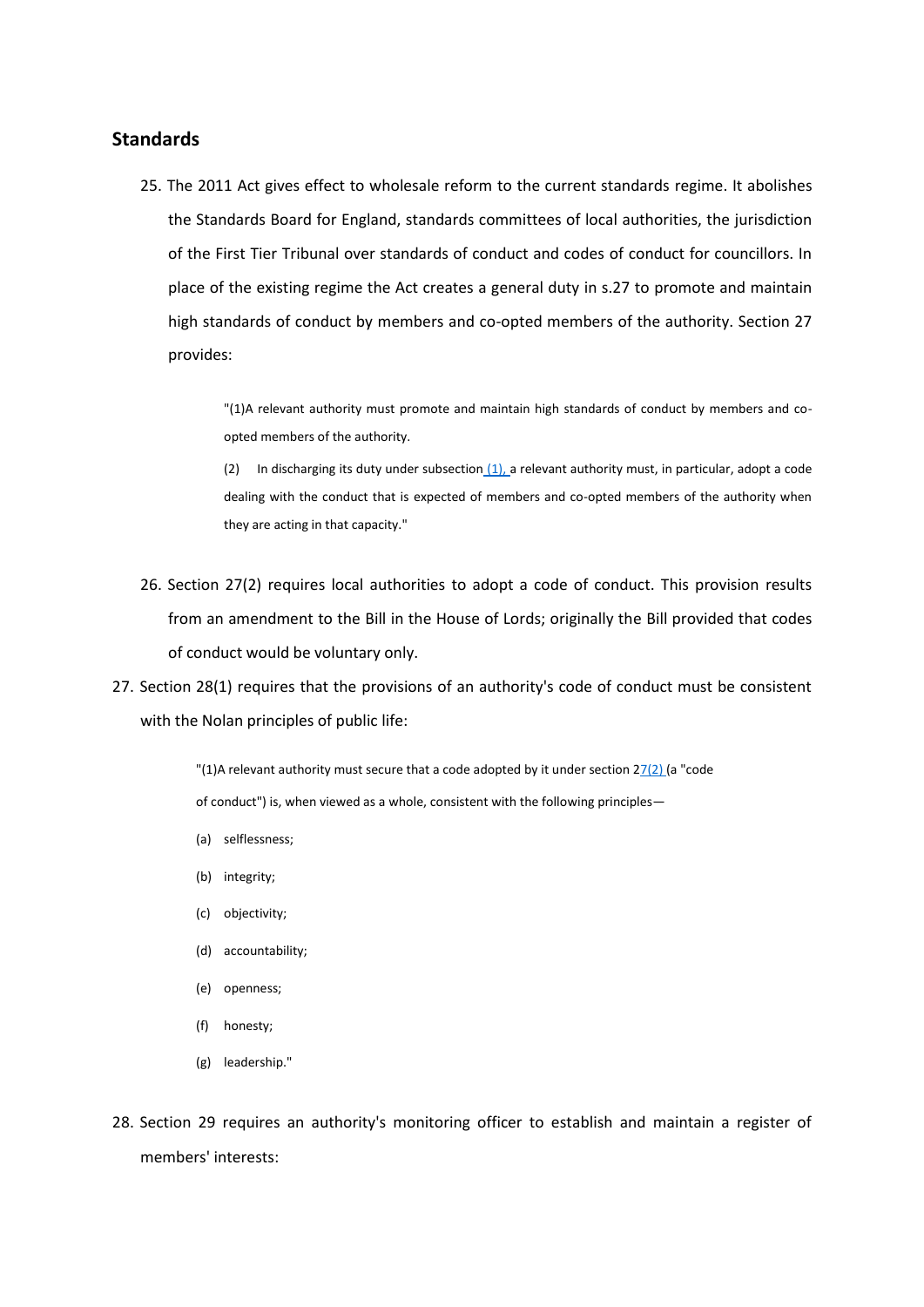"(1)The monitoring officer of a relevant authority must establish and maintain a register of interests of members and co-opted members of the authority.

(2) Subject to the provisions of this Chapter, it is for a relevant authority to determine what is to be entered in the authority's register."

- 29. Section 29 does not prescribe what ought to be included in the register of members' interest. The 2011 Act therefore will allow more local variation in the regime. It allows a register of interests to be compiled according to what the local authority wants, rather than a central rule. Some councils might choose not to change the existing register but others might want to limit those interests having to be registered.
- 30. Although the changes in respect of predetermination are not revolutionary when viewed in the light of the historic *Amber Valley* position at common law, the new provisions on members' interest will make a real difference to local authority decision making.
	- 31. Anecdotally, and with no general criticism of monitoring officers or others, some officers have occasionally been known to use the code as a means of disqualifying certain members or restraining what might be considered fair comment or public criticism or legitimate argument. Local politicians clearly should not be emasculated by codes of conduct, but in some cases over zealous application of the current rules has led to disqualification of members in situations where their interests in the decision are benign, or even desirable. For example, in one case, the parish council member concerned was also treasurer of a local society which had promoted new signs in the village. It was held that he had a personal interest in the council's decision about road signs on the basis that his well-being was affected because he was a keen advocate of better signage.
	- 32. Such cases prevent members from using their knowledge and expertise to advance the very causes that they were elected to promote, thereby undermining the principle of local democracy. It is likely that many authorities will use the freedom of s.29 and they will take a much narrower view of the sorts of interests that should disqualify a member or restrict his or her participation in matters relating to their interests. If so, this reform will be welcomed by many local politicians.